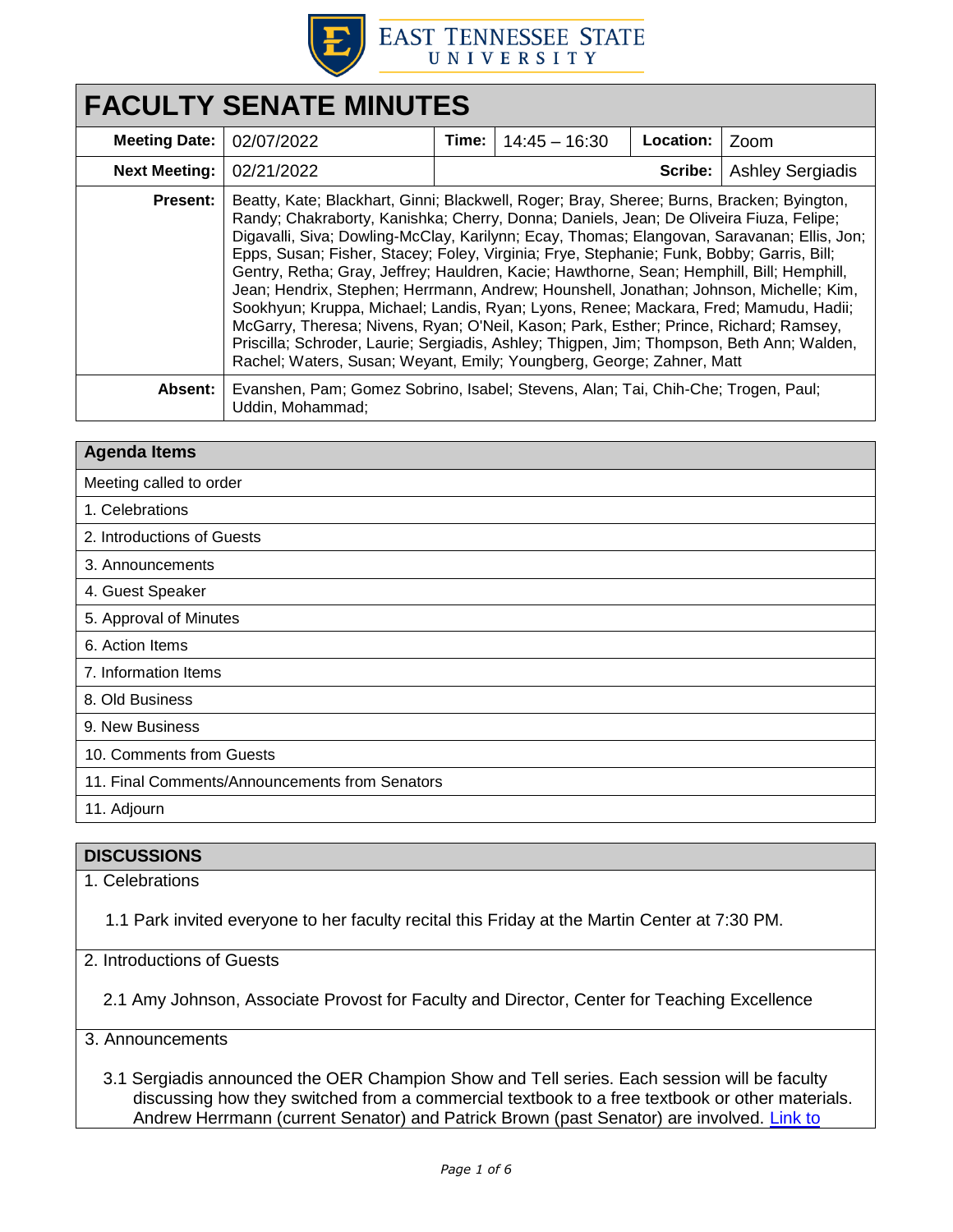

[Registration Form.](https://forms.office.com/Pages/ResponsePage.aspx?id=1UEkllVQSUO607rsQ8PXQVVdQO2GwbBCqX3pxhMOUJRUQlE0RDQwUjRFM1NIUkZGNUIyVjBTQ1JEUy4u) 

- 4. Guest Speaker Cheri Clavier
	- 4.1 Clavier presented on the SACSCOC reaffirmation.
		- To maintain our regional accreditation with the Southern Association of Colleges and Schools Commission on Colleges, we have to comply with the standards contained in the [Principles of Accreditation: Foundations for Quality Enhancement](https://sacscoc.org/accrediting-standards/) and with the policies and procedures of the Commission.
		- ETSU is on a 10-year reaffirmation cycle. In 2023, the SACSCOC Board of Trustees will conduct a (peer) review of ETSU.
		- As part of reaffirmation, we have to prepare two sets of documents:
			- $\circ$  Compliance Certification: demonstrates its judgment of the extent of ETSU's compliance with each of the Core Requirements (CR) and Standards, and
			- o The Quality Enhancement Plan (QEP): affirms ETSU's commitment to enhance overall quality and effectiveness by focusing on an issue ETSU considers important to improving student learning outcomes and/or student success.
		- Our timeline for reaffirmation:
			- o September 8, 2022 (Compliance Certification)
			- o November 2022 (Off-Site Peer Review)
			- o February 2023 (Quality Enhancement Plan)
			- o April 3-6, 2023 (On-Site Peer Review)
			- o December 2023 (Decision)
		- We are now part of a differentiated review (DRV). Instead of responding to 75 CRs and Standards, we only respond to 40. We still have to comply with all 75 CRs and Standards, we just don't have to produce a document demonstrating our compliance. We still have offsite and on-site reviews. We do not participate in DRV again in 2033.
		- The document that we will submit in September 2022 shows the institution's judgment of compliance as well as evidence to back-up our claims.
		- Core Requirements (CR) are more basic and broad-based and based on federal requirements. If we are out of compliance with one of those, it is an automatic sanction. If we are out of compliance with a regular Standard, we are usually monitored for 6-18 months.
		- DRV Standards cover every facet from governing board, organization/administration, faculty, planning, policy, and institutional process as it relates to determining credit, library, student support services, financial resources and documents.
		- The QEP is due in February. ETSU's next QEP is on community-engaged learning. It was approved at a University Council meeting in December 2021. The minutes are online for more information.
		- For each CR and Standard, ETSU has identified a President's Leadership Team Designee and a writing committee that includes a Writing Team Lead plus several members with content expertise. VPs and deans recommended initial team members. Members are still being added as needs are identified. There are 43 teams, 135+ faculty and staff serving.
		- Teams were provided training and resources. Clavier will check in about once a month to answer questions and gauge progress. The goal is to have a solid first draft by April to allow time for review, revision, and edits prior to September  $8<sup>th</sup>$  submission.
		- There are some Core Requirements and Standards that involve faculty.
			- $\circ$  6.2a Faculty qualifications: For each of its educational programs, the institution justifies and documents the qualifications of its faculty members. Information in the Faculty Teaching Credentials System should align with ETSU's policy on faculty credentials. Chairs will review departmental rosters in FTCS by 3/15. Deans will review (or facilitate a peer review process) rosters for all departments within their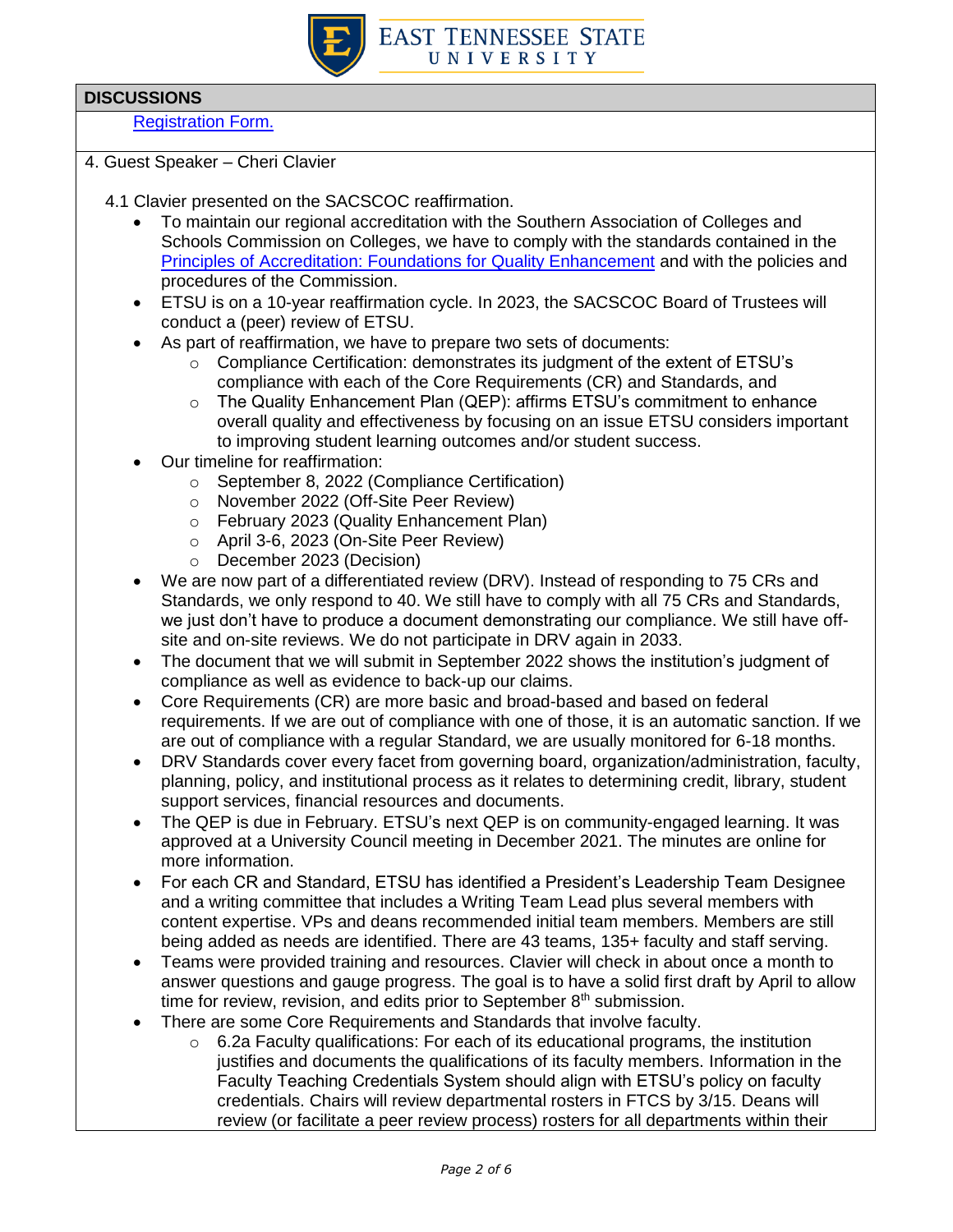

| college by April 1. (Team Lead: Amy Johnson). |
|-----------------------------------------------|
|                                               |

- $\circ$  6.2b Program faculty: For each of its educational programs, the institution employs a sufficient number of full-time faculty members to ensure curriculum and program quality, integrity, and review. (Team Lead: Mike Hoff).
- $\circ$  6.2c Program Coordination: For each of its educational programs, the institution assigns appropriate responsibility for program coordination. We use the Academic Program Inventory maintained by THEC to list our academic programs. (Team Lead: Bill Flora).
- $\circ$  8.2a Student outcomes: educational programs: ETSU is expected to identify outcomes, assess the outcomes and provide evidence. (Team Lead: Cheri Clavier)
- $\circ$  CR 9.1 Program content: All programs have a coherent course of study, compatible with the stated mission and goals of the institution and based on fields of study appropriate to higher education. (Team Lead: Bill Flora.)
- $\circ$  CR 9.2 Program length: Standard that baccalaureate have to be at least 120 semester credit hours and post-baccalaureate, graduate, or professional level needs to be at least 30 credit hours. Institution must provide justification for degree programs and combined degree programs with fewer requirements. (Team Lead: Tom Donohoe)
- $\circ$  CR 9.3 General education requirement: What institution requires with general education. (Team Lead: Bill Flora)
- o 10.7 Policies for awarding credit: How do we decide amount of level of credit? This is a faculty decision. (Team Lead: Bill Flora)
- $\circ$  12.4 Student complaints: Institution must have clear procedures on addressing student complaints and procedures to resolve them. We must also maintain a record of student complaints. (Team Lead: Michelle Byrd)
- $\circ$  14.3 Comprehensive institution review: SACSCOC apply everywhere (distance, online, dual enrollment, etc.). (Team Lead; David Linville)
- $\circ$  14.4 Representation to other agencies– Institution must represent itself accurately to all US Department of Education recognized accrediting agencies and inform them of any change in accreditation status. We must describe ourselves in identical terms to each agency. We have to notify all agencies if there is a status change in one. (Team Lead: Cheri Clavier)
- Principles of Accreditation:<https://www.sacscoc.org/pdf/2018PrinciplesOfAccreditation.pdf>
- Resource Manual: http: [www.sacscoc.org/pdf/2018%20POA%20Resource%20Manual.pdf](http://www.sacscoc.org/pdf/2018%20POA%20Resource%20Manual.pdf)
- 4.2 Clavier answered questions from Senators.

**Hemphill (J.)**: What do you need from faculty in terms of these committees?

**Clavier**: One of my early requests for faculty is to be aware of the affirmation process and the timeline. I'd like for folks to know, especially in our writing teams, what is in the faculty standards document and make sure what we represent is accurate. Our review team will want to meet with different groups across the campus, and it is very likely that will include Faculty Senate. As we get closer to April, we will have mock sessions so people will have a better idea what to expect. We also ask for grace and patience for those of us working on this project. I appreciate you all being graceful when we send a request.

**Johnson**: As the person responsible for faculty qualifications, please respond to your chair in a timely manner if they ask details about licenses, degrees, etc. If one instructor is found to be noncompliant with a course they teach, then we are out of compliance with the standard.

**O'Neil**: Do you foresee any areas we have room for improvement?

**Clavier**: There are standards that are generally troublesome. They list these on the SACSCOC website under research. The two main standards that have a high bar are faculty qualifications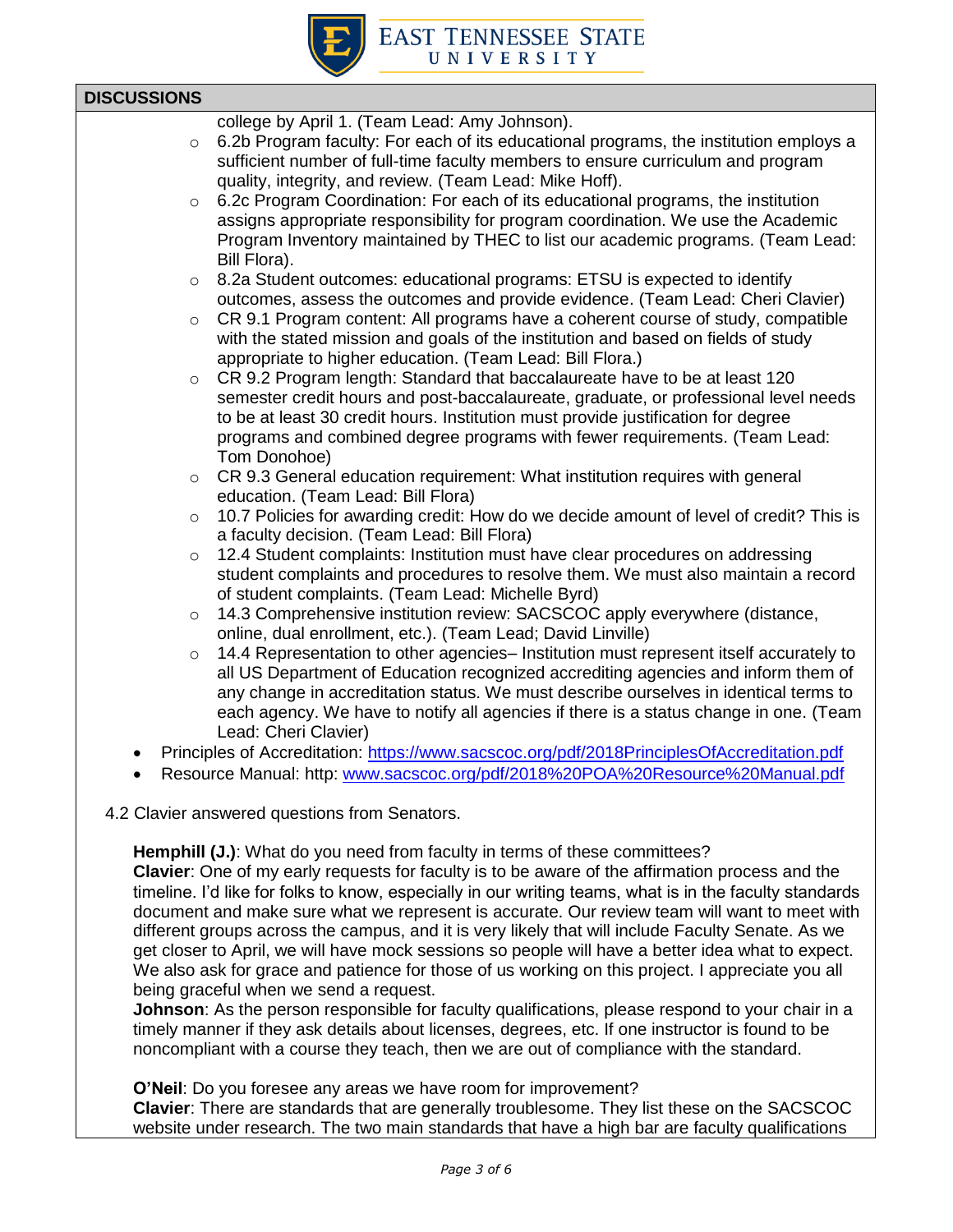

and student learning outcomes assessment. We are doing a good job in both, but many institutions are not found in compliance with those. The QEP is also a huge deal. We will need more faculty involved in that as we move forward.

**Byington**: I attend as many meetings as I can. They are informative especially if you are interested in the Scholarship of Teaching and Learning and how to improve your craft (e.g. learning outcomes).

**Clavier**: If you are interested in attending a future meeting, please reach out and we can try to make that happen.

5. Approval of Minutes

**Hendrix** questioned whether there was an objection to approving the minutes from the 01/24/2022 meeting. **Sergiadis** stated that Senators Epps and McGarry had minor corrections to the minutes. There was one substantial change suggested by Senator Epps. Johnson stated that people were uncomfortable moving tenure and promotion deadlines *into* procedures not *out of* procedures.

## **No Objection: Minutes Approved**

6. Action Items None.

### 7. Information Items

7.1 Motion from Ombudsperson Workgroup – Dr. Byington Motion: I move that the Senate support the establishment of an ombudsperson at ETSU. The roles, responsibilities and functions of this individual are outlined in the draft job description developed in 2016 by an interprofessional team and reviewed and revised this semester by members of a small Faculty Senate committee.

Late November, the workgroup was asked to review previous ombudspersons proposals and come forward with a draft job description. Aside from a grammatical error and reference to TBR, the draft job description is the one we developed in 2016. Staff also collaborated on this proposal, including Joy Fulkerson (Staff Senate President). They will be advancing a similar motion in Staff Senate. We are unsure where SGA is. This will appear on the agenda in two weeks as an action item. If approved by the Senate, it will go to the Provost for review. Please share this with your colleagues and gather feedback.

**Epps**: When the Executive Committee met with Provost McCorkle, she mentioned that the ombudsperson at her previous institution was a faculty member. This looks like a proposal for a new hire, correct?

**Byington**: We are not proposing how it is staffed. We are proposing the credentials of the person who holds that position. It could be a part-time person, one person for all three functions (staff, faculty, students), etc.

**Epps**: Who are the staff that they directly supervise? **Byington**: At this time, I do not think there are any. It depends how it is staffed. If faculty, students, and staff all have separate ombudsperson then some coordination would be required.

7.2 Handbook Committee Update – Dr. Epps None.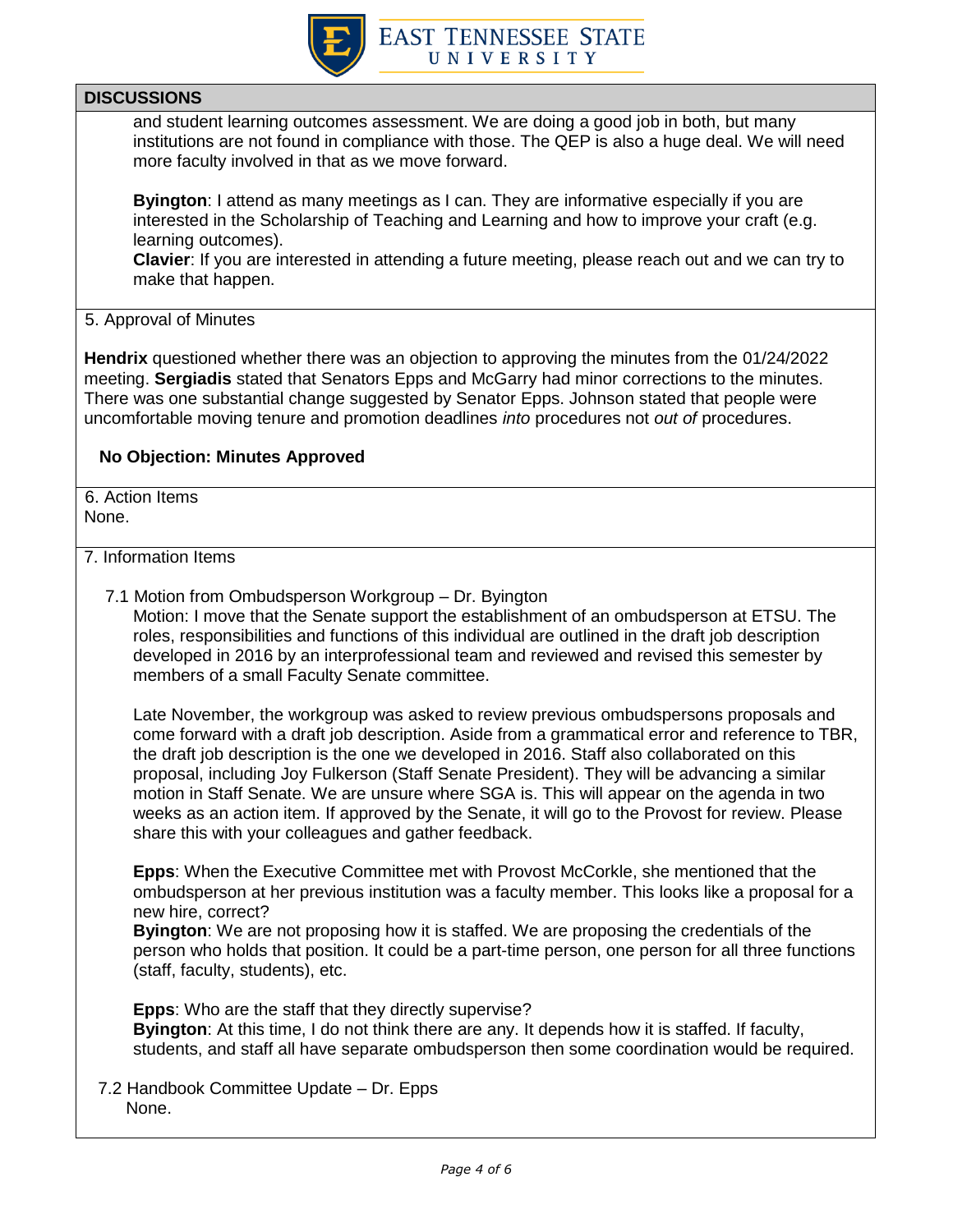

7.3 Board of Trustees Report – Dr. Foley The Board of Trustee meeting is on February 18<sup>th</sup>. The full board meeting will be streamed, but not the committee meetings. It will be held in the East Tennessee room. Materials will be available soon.

- 7.4 Standing Committee Need Dr. Epps None.
- 7.5 TUFS Update Mr. Hendrix

Last week, TUFS received an update from liaisons in the government relations from University of Tennessee system and Tennessee Tech. We will expect to see some issues around COVID-19, firearms, Critical Race Theory, and tenure promotion from the General Assembly. There may be legislation requiring all state institutions to require either the ACT or SAT as part of admissions for undergraduate students. They will remove the flexibility that institutions had over the past couple of years during the pandemic to not require an ACT or SAT. The legislators believe that removing the testing requirements may lower the quality of students coming into the university. There is a move in higher education to move away from SAT and ACT so this will be an interesting discussion. Government relations both stated to wait and see what happens on these issues before reacting to them.

**Byington**: Do we anticipate that this will apply to graduate education (e.g. GMATs)? **Hendrix**: They did not mention it. The bill was specifically for undergraduate education. Legislators pay a lot of money for the ACT. It is required for secondary education. The thought is if every student in Tennessee is already receiving the ACT scores, then why are the institutions not requiring it?

7.6 Reports from University Committees None

8. Old Business None.

9. New Business None.

10. Comments from Guests None.

- 11. Final Comments/Announcements from Senators
	- 11.1 CHIIPS is August 8th and 9th. The keynote speaker is Kevin Gannon, a historian who wrote Radical Hope and is featured in the Netflix document 13<sup>th</sup>.
	- 11.2 Save the date: Dr. Dorothy Roberts via Zoom, 5pm on Feb 22 on the legacy of racism in medicine. Register at<https://bit.ly/ETSURoberts>
	- 11.3 McGarry brought up the AAUP template on intellectual freedom for discussion.

**McGarry**: In our last meeting, Ashley presented the AAUP template on intellectual freedom. I offered to take it to my department to adapt it. The reaction was lukewarm. The Union arranged a meeting with a couple of legislators. Senator Akbari advised to be more reactive than proactive. On the other hand, it takes this body a long time to pass motions. One of my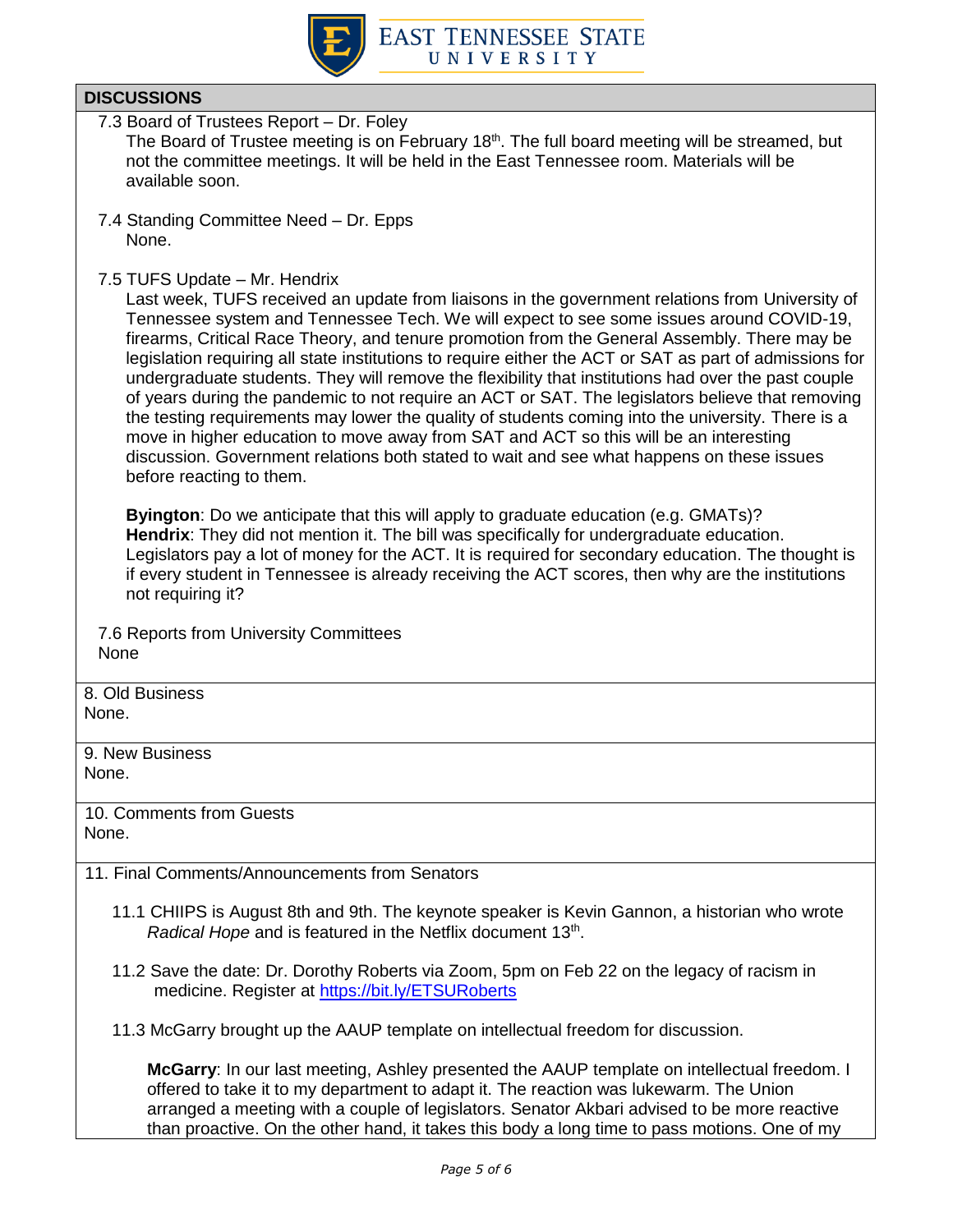

constituents suggested drafting a motion, discussing it, and then tabling it so we can pass it quickly if needed. How should we proceed?

**Epps**: Would that put it in the minutes? TUFS was concerned that anything in the minutes could be used, correct?

**Hendrix**: Yes, there are concerns of TUFS. From a procedural perspective, there are ways that this body can move faster if needed. If we need to expedite the process, we could also call a special meeting.

**Byington**: Legislative sessions and committee meetings are available live online if you have a particular bill you are interested in following.

**McGarry**: If anybody has thoughts on this matter, please let Senator McGarry know.

11.4 There is a town hall coming up for Staff Senate with Lori Erikson (Vice President for Human Resources) on February  $10<sup>th</sup>$  at 2:30 in the Culp.

12. Adjourn

 **Motion to Adjourn: Epps Second: Hemphill Meeting Adjourned**

*Please notify Senator Ashley Sergiadis [\(sergiadis@etsu.edu,](mailto:sergiadis@etsu.edu) Faculty Senate Secretary, 2020-2021) of any changes or corrections to the minutes.* 

*Note: Meeting minutes are not a word-for-word transcript. Statements and questions by Senators may be edited and summarized for clarity.*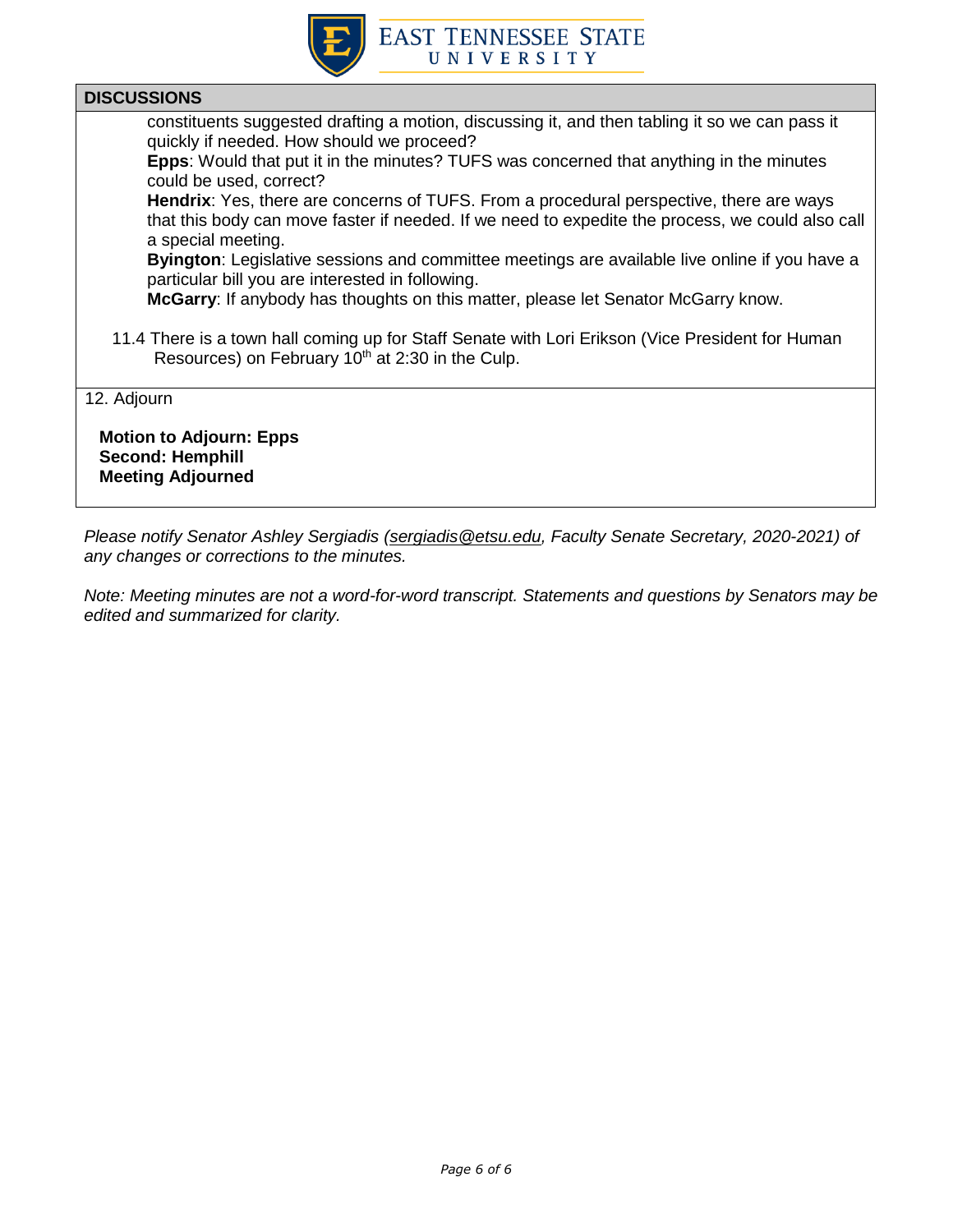Index/Position No.: DRAFT Level 15 Position Title: University Ombudsperson Department: Office of the President

### Expectations for All Employees

East Tennessee State University pursues its mission based upon core values. An employee's job performance must support and exhibit the university's core values:

**PEOPLE** come first, are treated with dignity and respect, and are encouraged to achieve their full potential;

**RELATIONSHIPS** are built on honesty, integrity and trust;

**DIVERSITY** of people and thought is respected;

**EXCELLENCE** is achieved through teamwork, leadership, creativity, and a strong work ethic;

**EFFICIENCY** is achieved through wise use of human and financial resources; and **COMMITMENT** to intellectual achievement is embraced.

## Function of Position

Responsible to the University President for providing confidential, informal, impartial, and independent conflict management and consultation services to university faculty and staff. Acts as a source of information and referral. Works with individuals and groups to explore and assist in determining options to help resolve conflicts and problematic issues or concerns; and to bring systemic concerns to the attention of the university administration.

### Essential Functions

Provides a respectful, impartial, and confidential source for faculty and staff to discuss problems.

Assists in reframing issues and helping employees evaluate options.

Provides coaching as needed with regard to effective oral and written communication.

Provides information on university policies and practices.

Provides referrals to other services at the university.

Guides or coaches employees to deal directly with other parties.

Refers employees to the appropriate formal resolution resources within the university.

Assists in resolving interpersonal conflicts.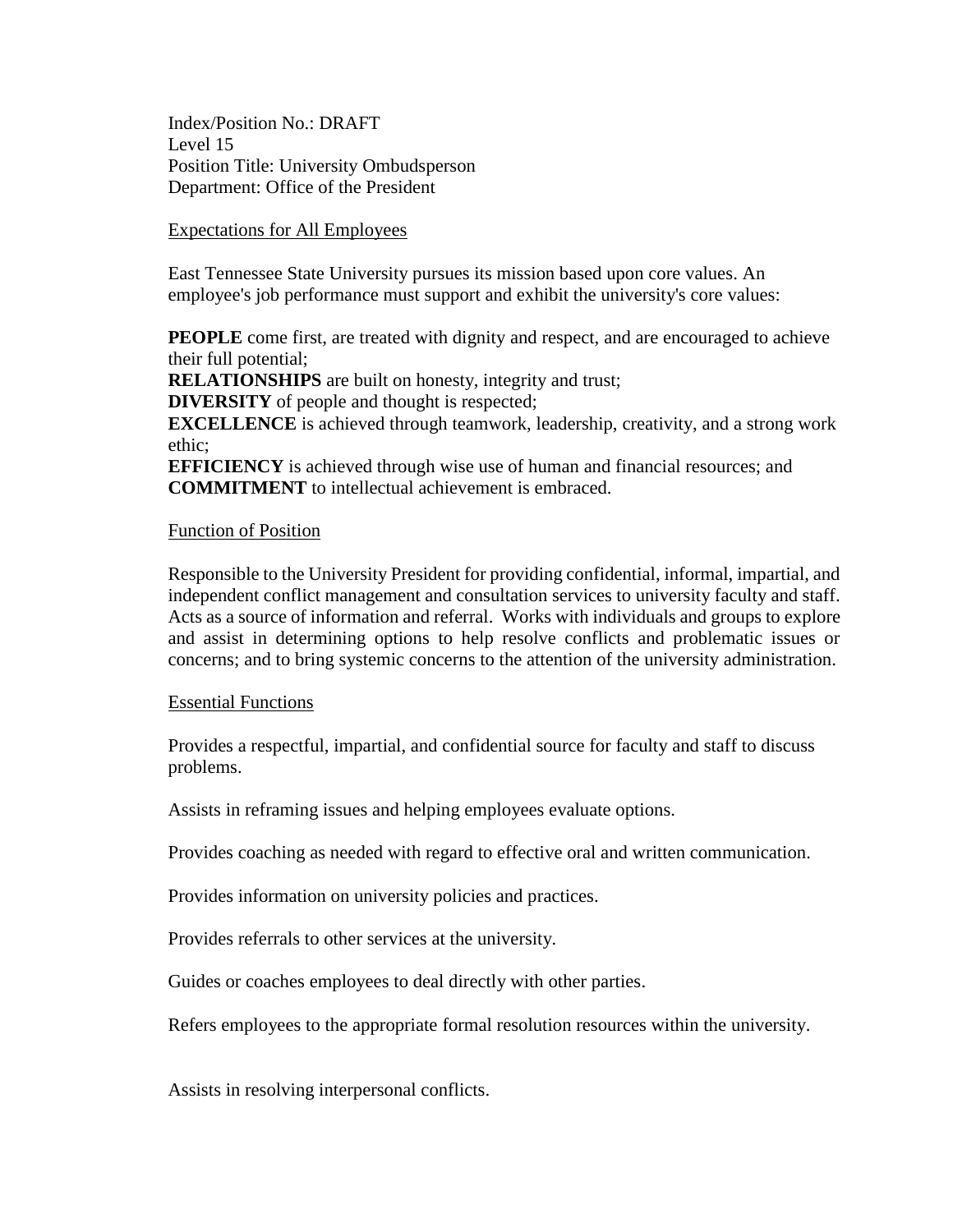Facilitates confidential conversations between and among faculty, staff, and administrators involved in conflict situations.

Educates faculty and staff about the Office's confidentiality, neutrality and availability.

Facilitates one-on-one and group conversations as requested by faculty and/or staff members.

Assists faculty and staff in the assessment of the pros and cons of possible options.

Follows-up to determine outcomes and further need of assistance.

Develops and recommends policies, procedures, practices, and strategies.

Provides regular reports to the President, Provost, and Staff and Faculty Senates regarding the types of issues and concerns addressed to identify trends.

Develops and presents workshops on conflict related topics.

Provides individual and group needs assessment and coaching.

Assesses the campus climate.

Secondary Functions

Supervises office staff.

Serves on university committees as required.

Maintains departmental website.

Performs other related duties as assigned.

### Knowledge and Abilities

Knowledge of federal and state laws, THEC regulations and university policies/ procedures. Knowledge of conflict resolution processes and mediation services. Knowledge of principles and practices of higher education administration. Ability to remain nonjudgmental. Ability to problem solve and analyze facts. Ability to maintain confidentiality of information. Ability to communicate effectively with all levels of employees. Ability to interpret policy and develop programs that meet university goals and objectives.